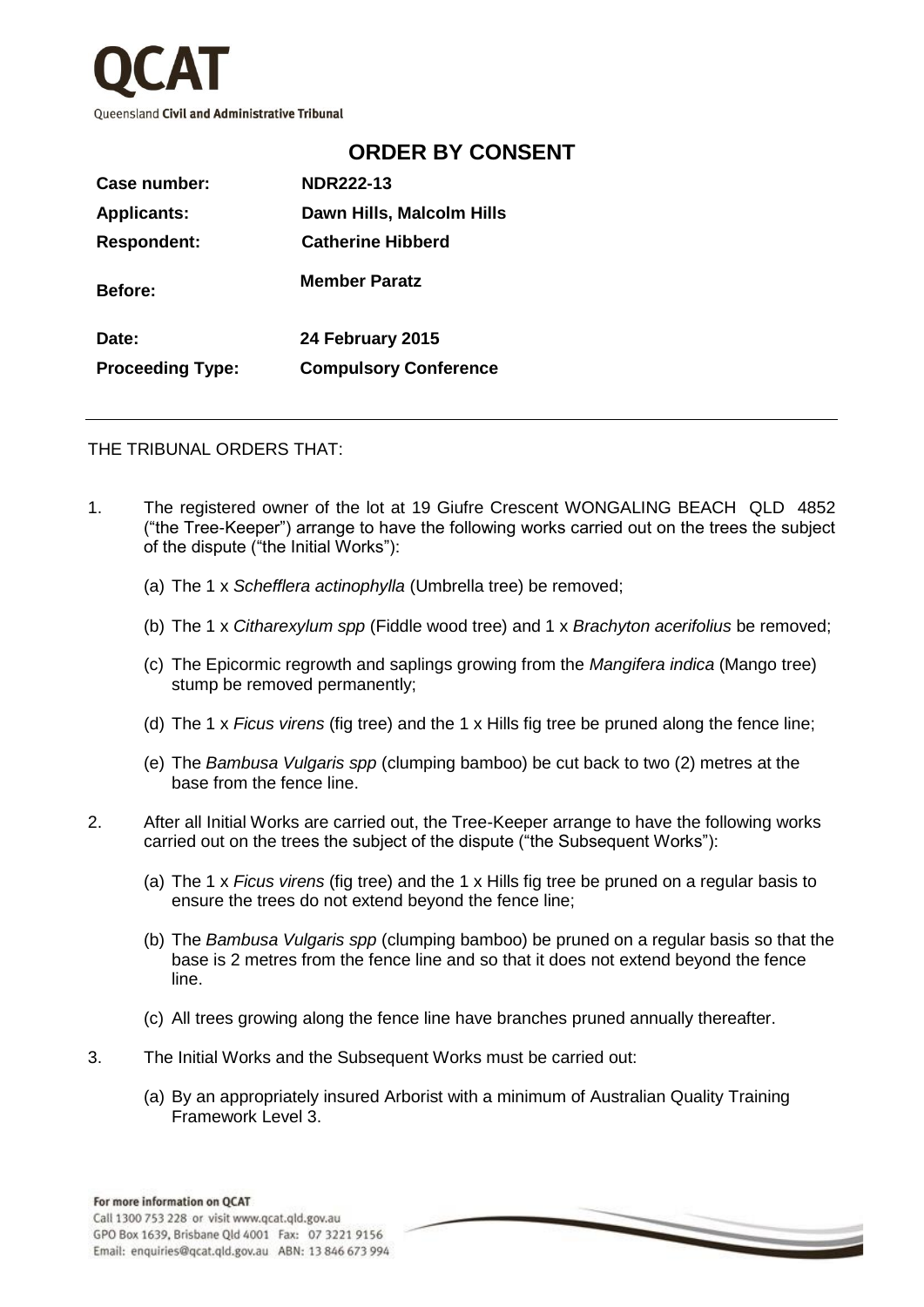

- (b) In accordance with Australian Standard 4373-2007 "Pruning of Amenity Trees".
- 4. The Initial Works must be carried out within sixty (60) days of the date of this Order.
- 5. The owner of the property at 21 Giufre Crescent, Wongaling Beach, will give all reasonable co-operation and reasonable access to the property to allow these orders to be carried out.

**Signed** 

**Member Paratz Queensland Civil and Administrative Tribunal**